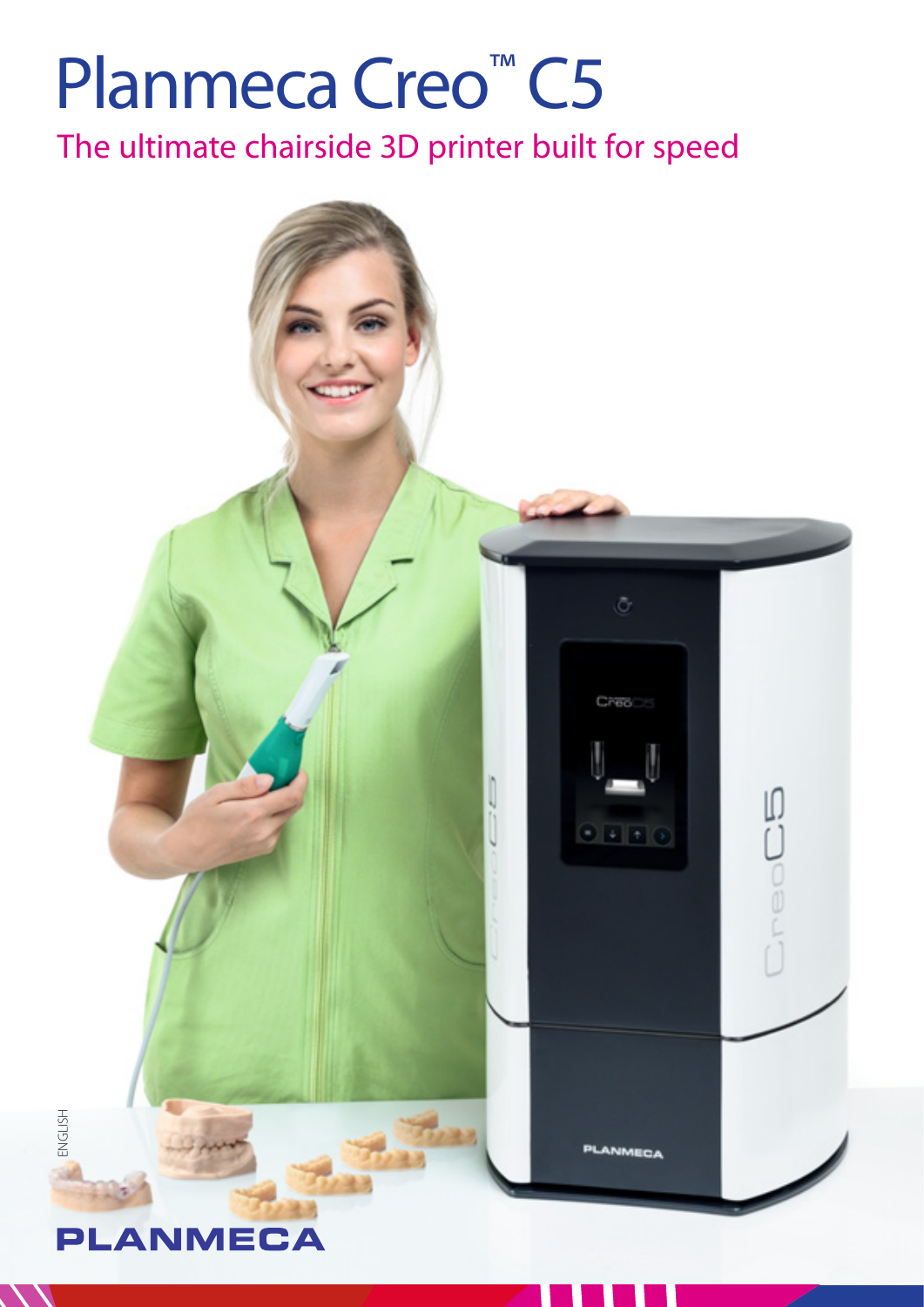

### Why 3D printing? The applications you need – when you need them

Every dental application is different – which is why their production can be time-consuming and costly. But this is not the case anymore. Chairside 3D printing enables the fabrication of customised dental applications in a fraction of the usual time. The key to everything is a 3D printer that is fast, durable, and uses printer optimised materials designed specifically for dentistry.



Print the appliances you need when you need them for quicker and smoother treatments



Save time and resources by producing several models at once



Obtain predictable, industry-grade results with a device targeted for dentistry



Take charge of your workflow from start to finish



Store and transfer your 3D models digitally for easy access and use

Add value to your clinic with new production capabilities

Create your vision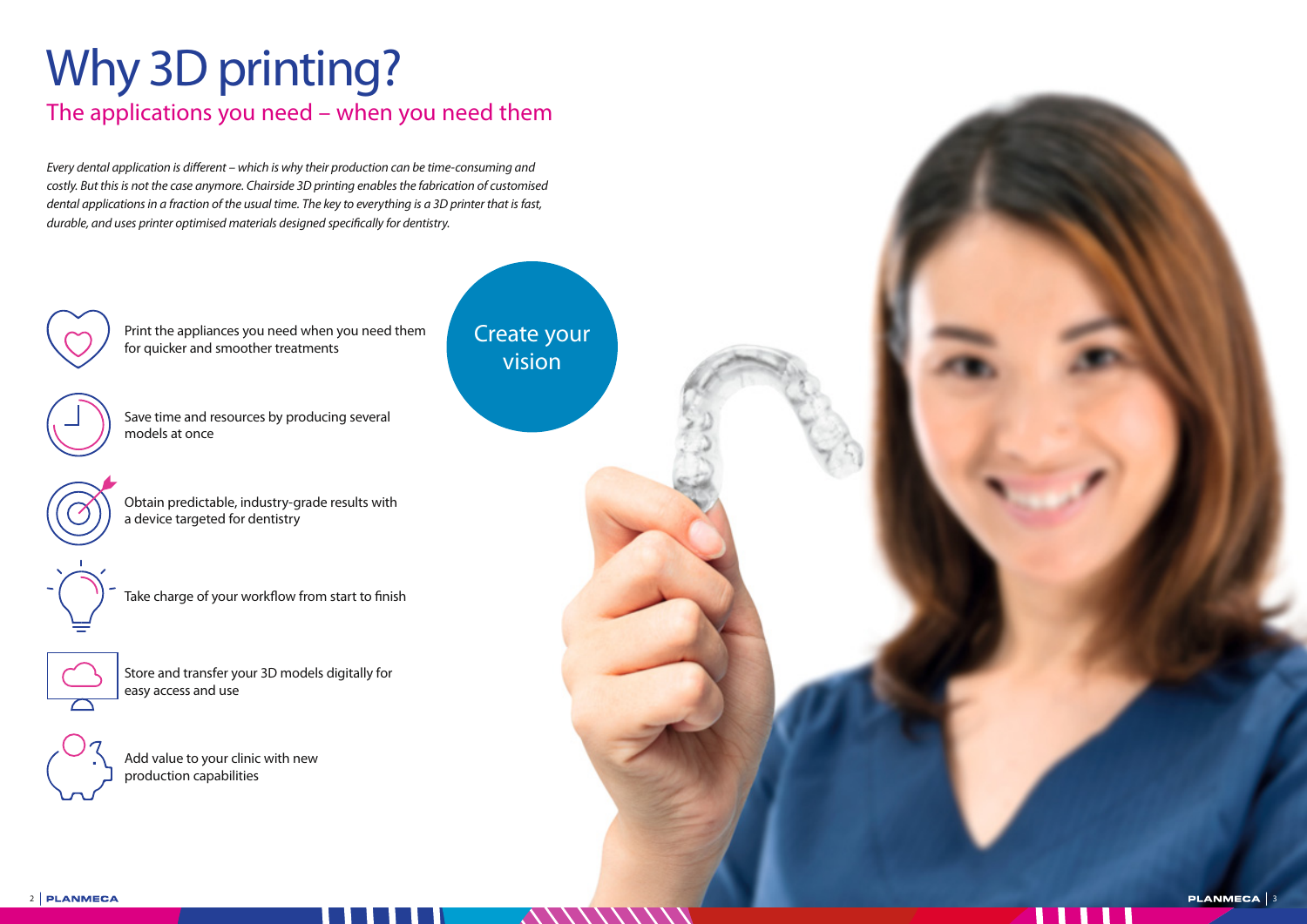4 5

# Planmeca Creo<sup>™</sup> C5

### The exceptionally fast chairside 3D printer

#### **LCD printing technology**

No calibration needed – just plug and print!

#### **From professionals to professionals**

Developed in cooperation with some of the best clinical experts in dental technology.

#### **Printer optimised materials**

The printing materials are both medically approved and printer optimised to ensure a safe, high-quality result.

#### **Specifications**

#### **Speed and performance**

Combining high speed with high repeatability, this 3D printer is truly made to perform.

#### **Industry quality at an accessible price**

A professional grade 3D printer that is both reliable and cost-effective. Designed and manufactured in Finland.

#### **Full aluminium body**

Durable, rigid and stable all-metal construction.

*Planmeca Creo™ C5* is the combination of speed and precision you have been waiting for. Designed specifically for dental clinics, the durable and compact chairside 3D printer enables fabricating dental applications, such as surgical guides, in a single patient visit.

#### **A true chairside 3D printer**

A compact printer with a streamlined design sits perfectly on a countertop or desk.

| Plug and play            |  |
|--------------------------|--|
| <b>Automatic nesting</b> |  |
| No calibration needed    |  |
| Superior build speed     |  |
| High resolution printing |  |
| <b>Small footprint</b>   |  |
| <b>Touch display</b>     |  |

| Open import         | <b>STL, PLY</b>                          |
|---------------------|------------------------------------------|
| Printing technology | <b>LCD</b>                               |
| <b>Build area</b>   | 68 x 120 x 100 mm (2.7 x 4.7 x 3.9 in.)  |
| <b>Dimensions</b>   | Ø 300 mm (11.8 in.), h 500 mm (19.7 in.) |
| X,Y resolution      | $< 50 \mu m$                             |
| Z resolution        | 25-100 um                                |
| Weight              | 32 kg (70.5 lbs)                         |



CredC5

ŋ

#### **As easy as pressing a button**

The easy-to-use touch display guides you every step of the way. Comes with pre-programmed and optimised material settings – no need to set parameters.

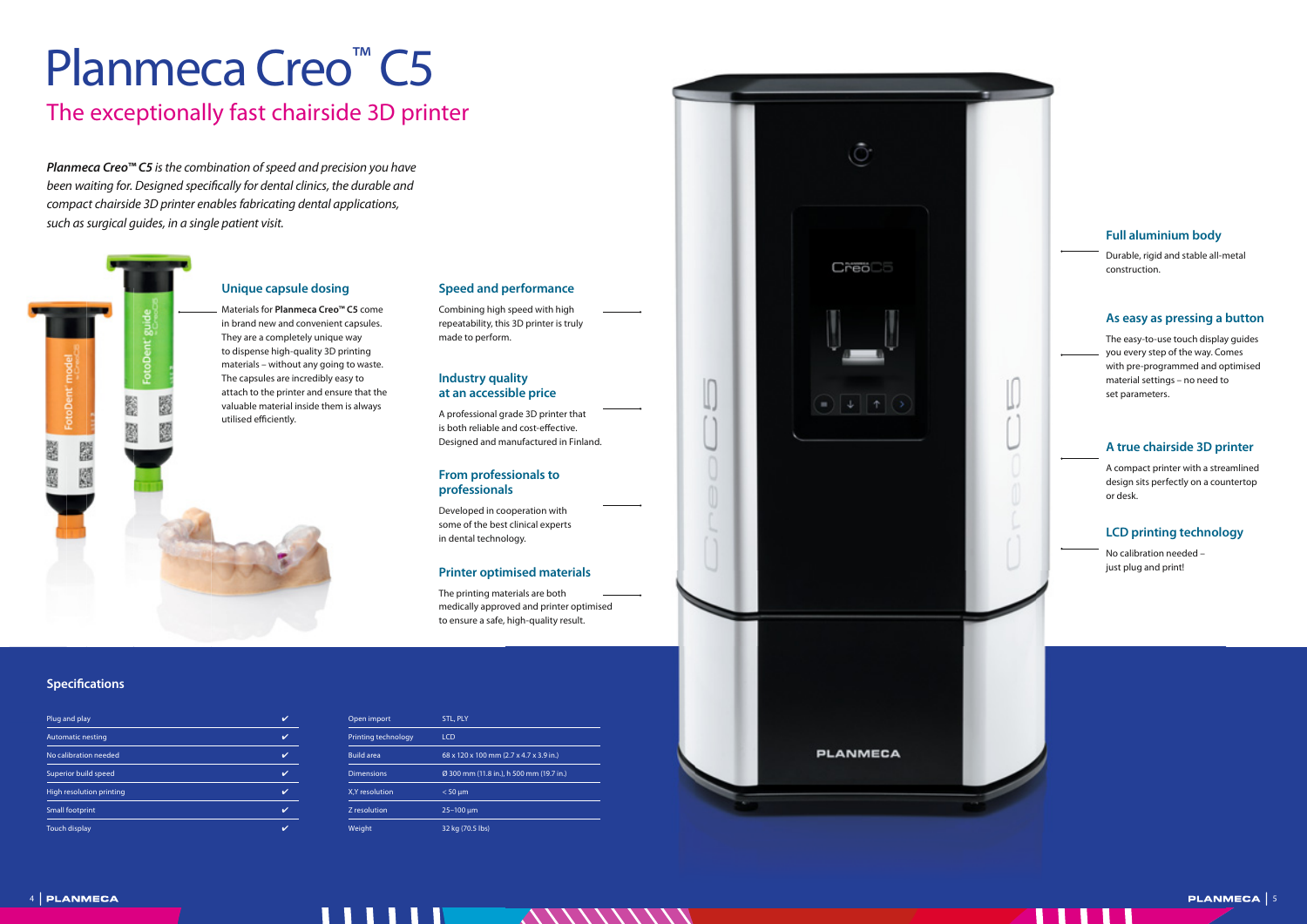## Seamless implant guide workflow

### Stop guessing and start performing precise surgery

Planmeca offers a unique complete workflow for producing implant guides. Use any Planmeca CBCT unit to obtain an image of the area of interest and capture a digital impression with a Planmeca intraoral scanner. Design the implant guide in the *Planmeca Romexis®* software. Proceed to print the guide directly with *Planmeca Creo™ C5*. Done.





#### **Scan**

#### Acquire a cone beam image of the area of interest with any Planmeca CBCT unit. Obtain a digital impression with a Planmeca intraoral scanner such as the quick and precise **Planmeca Emerald™ S**.

#### **Design**

Analyse the data in the powerful **Planmeca Romexis®** software and create a complete virtual setup for the implant plan. Then use your plan to create an implant guide in the software with just a few clicks.

**3D Print**

Print the implant guide as well as the dental model and provisional restoration with the lightning-fast **Planmeca Creo™ C5**.